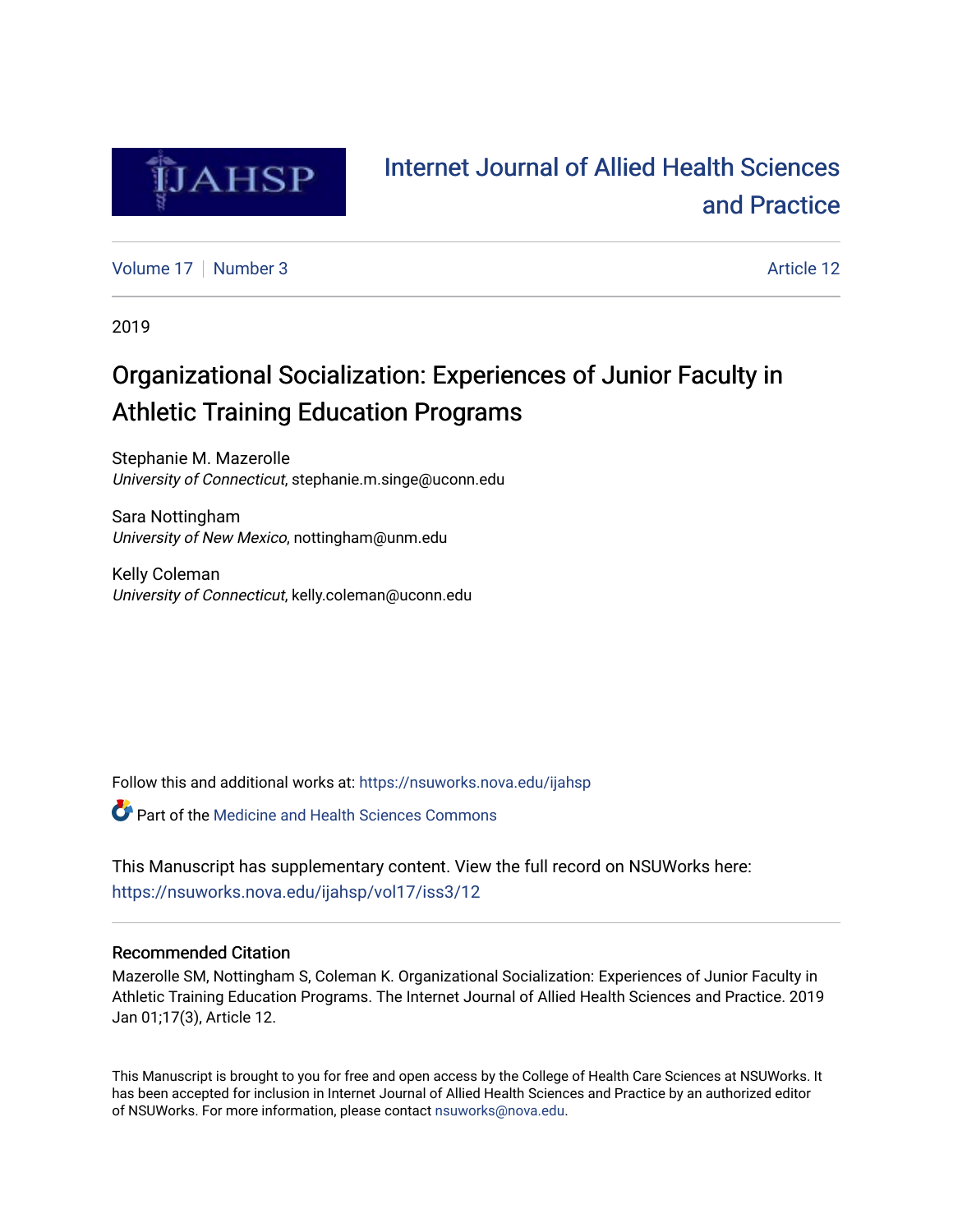## Organizational Socialization: Experiences of Junior Faculty in Athletic Training Education Programs

## Abstract

Background: New faculty members become oriented to their new positions through numerous methods, such as institutional mechanisms as well as networking with various individuals. The process of acculturation is often complex, and best understood from a socialization framework. Role transition for the faculty member is often accomplished through professional socialization, or the experiences prior to beginning a faculty position. However, role transition also continues once the newly minted doctoral student is catapulted into employment. This dynamic, on-going process is often seen as organizational socialization. Objective: We sought to understand how Athletic Training faculty members navigate role transition, from doctoral student to faculty member during the pre-tenure years. Procedures: 19 junior Athletic Training faculty members completed semi-structured interviews to discuss their role transition and inductance into higher education. Data were analyzed following a general inductive approach. Credibility was secured through triangulation, peer review, and interpretative member checks. Results: We found that several organizational mechanisms were in place to support this time of role transition: 1) interviews, 2) orientation, 3) professional development activities, and 4) role consistency. Also, internal motivation and individual inquisitiveness supported this transition, as the junior faculty often solicited feedback or advice from others in their department to evaluate what was expected of them and how to succeed while performing their roles.

## Author Bio(s)

Stephanie M. Mazerolle, PhD, ATC, FNATA is an associate professor of Athletic Training in the Department of Kinesiology at the University of Connecticut, Storrs, CT. Her areas of expertise include faculty development, mentorship and role transition.

Sara Nottingham, EdD, ATC is an assistant professor in Athletic Training at Chapman University, Orange CA. She has research expertise in clinical education and mentorship.

Kelly Coleman, MS, ATC is a doctoral student at the University of Connecticut under the advisement of Dr. Mazerolle.

## Acknowledgements

The authors wish to thank Jessica Barrett for her assistance with data collection.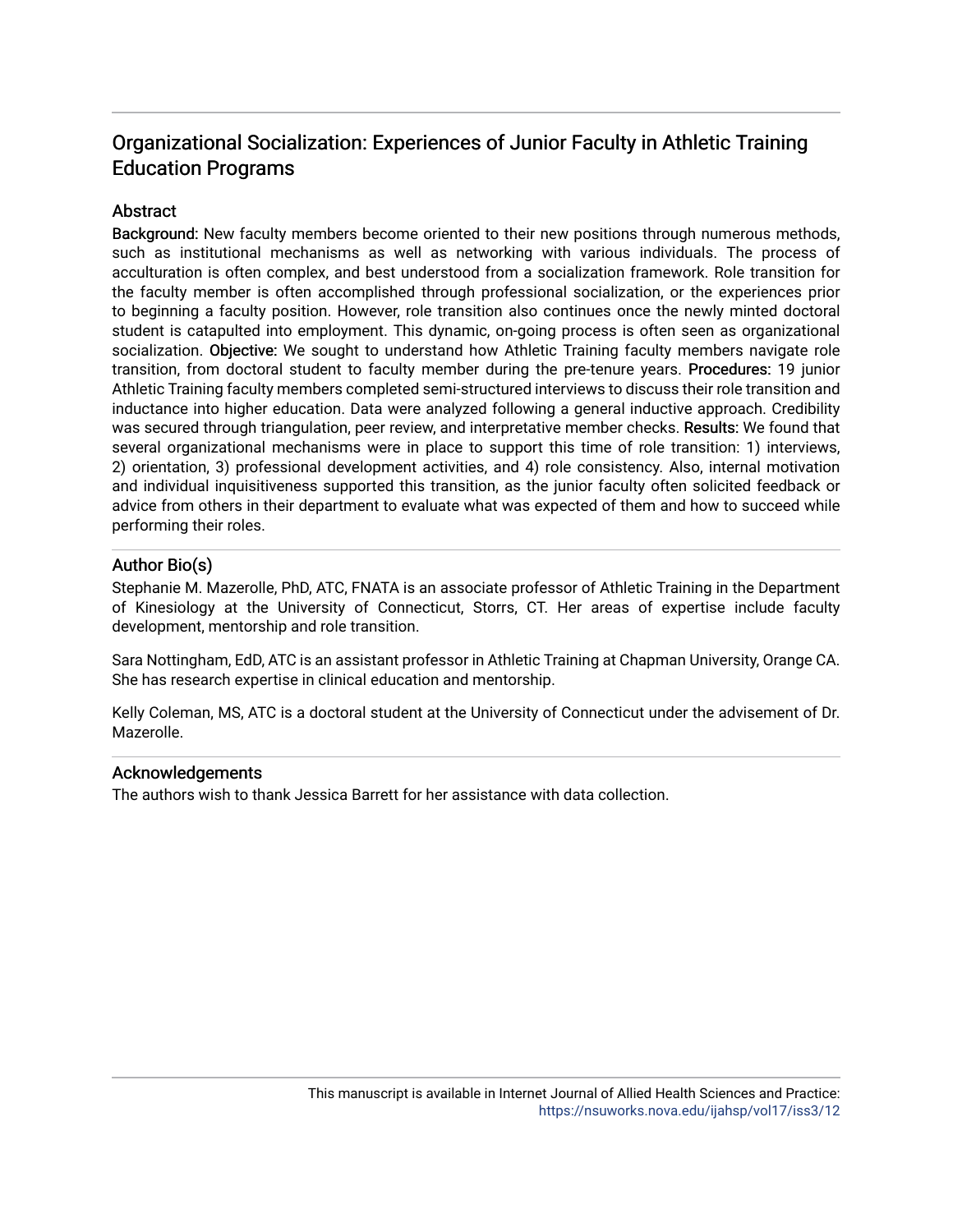

The Internet Journal of Allied Health Sciences and Practice *Dedicated to allied health professional practice and education* **Vol. 17 No.** 3 ISSN 1540-580X

## Organizational Socialization: Experiences of Junior Faculty in Athletic Training Education Programs

Stephanie M. Mazerolle<sup>1</sup> Sara Nottingham<sup>2</sup> Kelly Coleman<sup>1</sup>

- 1. University of Connecticut
- 2. University of New Mexico

United States

#### **ABSTRACT**

**Background**: New faculty members become oriented to their new positions through numerous methods, such as institutional mechanisms as well as networking with various individuals. The process of acculturation is often complex, and best understood from a socialization framework. Role transition for the faculty member is often accomplished through professional socialization, or the experiences prior to beginning a faculty position. However, role transition also continues once the newly minted doctoral student is catapulted into employment. This dynamic, on-going process is often seen as organizational socialization. **Objective:** We sought to understand how athletic training faculty members navigate role transition, from doctoral student to faculty member during the pre-tenure years. **Procedures:** Nineteen junior athletic training faculty members completed semi-structured interviews to discuss their role transition and inductance into higher education. Data were analyzed following a general inductive approach. Credibility was secured through triangulation, peer review, and interpretative member checks. **Results:** We found that several organizational mechanisms were in place to support this time of role transition: 1) interviews, 2) orientation, 3) professional development activities, and 4) role consistency. Also, internal motivation and individual inquisitiveness supported this transition, as the junior faculty often solicited feedback or advice from others in their department to evaluate what was expected of them and how to succeed while performing their roles. **Conclusion:** Two primary mechanisms were identified as socializers for the athletic training faculty member as they transitioned into their faculty roles: organizational mechanisms and individual mechanisms. Future research may broaden the scope of study by including a larger sample size, comparisons among other medical and healthcare disciplines, and a metric of organizational assimilation and socialization.

**Key Words:** on-boarding, role transition, higher education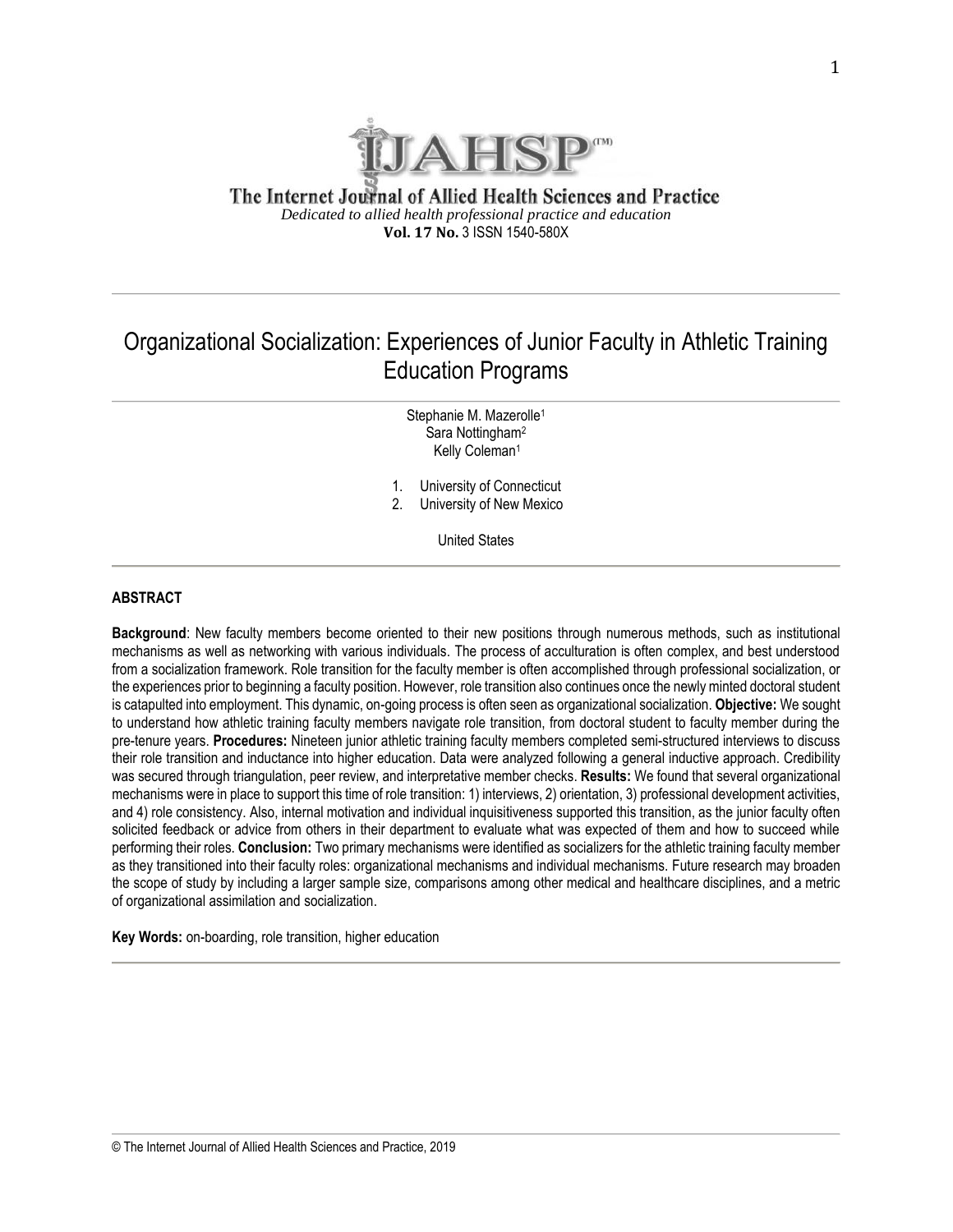#### **INTRODUCTION**

Socialization is often described as a learning process, one that is active and allows for a person to become familiar with and aware of organizational norms, values, and culture.1,2 Socialization additionally allows individuals an opportunity to learn the expectations and roles they will fulfill in their new organization.<sup>3</sup> The process of socialization captures two specific elements, often grounded by pre-entry to the organization (professional socialization) and entry into the workforce (organizational socialization).<sup>3,4</sup> Pre-entry encapsulates the training one receives prior to entering the profession or organization, and in the case of the faculty member, it occurs during graduate education as well as past experiences that provided exposure to the role in the first place. Newcomers carry their personal and professional socialization experiences with them as they enter the organization, and why scholars focus their research attention on the professional socialization experiences of these individuals.<sup>3,5-7</sup>

The importance of a successful professional socialization experience is founded on the reduction of stress associated with entry into academia.<sup>5</sup> Early research has found that successful entry into academia is accomplished by using past experiences that translate into knowledge, role congruency, and general acceptance of the role the faculty member will play in the organization.5,7 When the professional socialization process is effective and successful integration into the faculty role is seamless and less stressful.1,5,7,8 Much of the literature on faculty socialization, therefore, has focused on the professional socialization process, yet the organizational stage of socialization can be as impactful on entry into the workforce for the first time. <sup>4</sup>

Organizational socialization can be viewed as the entry phase of the socialization paradigm, whereby the specific values, expectations, and responsibilities of the institution are conveyed to the new faculty member.4,9 Specific mechanisms used to help a newcomer to the organization often include orientation sessions, developmental workshops, and social networks, which may include peers, mentors, and supervisors.<sup>4,7,10,11</sup> Some suggest that organizational entry should be facilitated by the individual themselves and that they should be active in their role inductance by being engaged and motivated to participate in activities that support learning the values and norms of the institution.<sup>3,11</sup>

Our primary aim was to gain a stronger understanding of the organizational socialization process of junior faculty members entering higher education for the first time. We sought to understand how athletic training faculty members navigate role transition, from doctoral student to faculty member, during the initial entry into higher education (organizational socialization). Current literature, especially in athletic training, has focused more on the experiences prior to entry into higher education (i.e. professional socialization phase), and not as much on actual role transition and the organization's attempts to support it. Our underlying research questions were 1) what organizational processes are present to help transition the pre-tenure faculty member into higher education, and 2) what mechanisms were perceived by the pre-tenure faculty member as helpful in transition into their faculty roles?

#### **METHODS**

#### **Research Design**

We used a qualitative approach to examine the organizational socialization process for junior faculty members in athletic training.12,13 An exploratory, general inductive platform was used to better understand the process by which our participants were inducted into higher education and their first faculty member role. The socialization framework was our underpinning, and past research has continually used a qualitative paradigm when using this theoretical framework.

#### **Participants**

Our sampling criteria were purposeful and specific. We sought athletic training faculty members with one to six years of experience in their faculty roles, who had a terminal academic degree, and were pre-tenured but eligible for tenure or promotion. Our inclusion criteria were developed based upon the ideology of role inductance and transition, which is believed to occur during this pre-tenure phase of transition into higher education. After IRB approval we used a convenience and snowball sampling procedure and were able to recruit 19 (13 Female, 6 Male) athletic training faculty members.12,14 All met our inclusion criteria, and data saturation was reached.<sup>12,14</sup> Average age for the Athletic Training faculty members were 32 ± 3 years with an average of 10 ± 3 years experience as a certified Athletic Trainer. They were employed at various higher education institutions representing a variety of Carnegie Classifications (Table 1).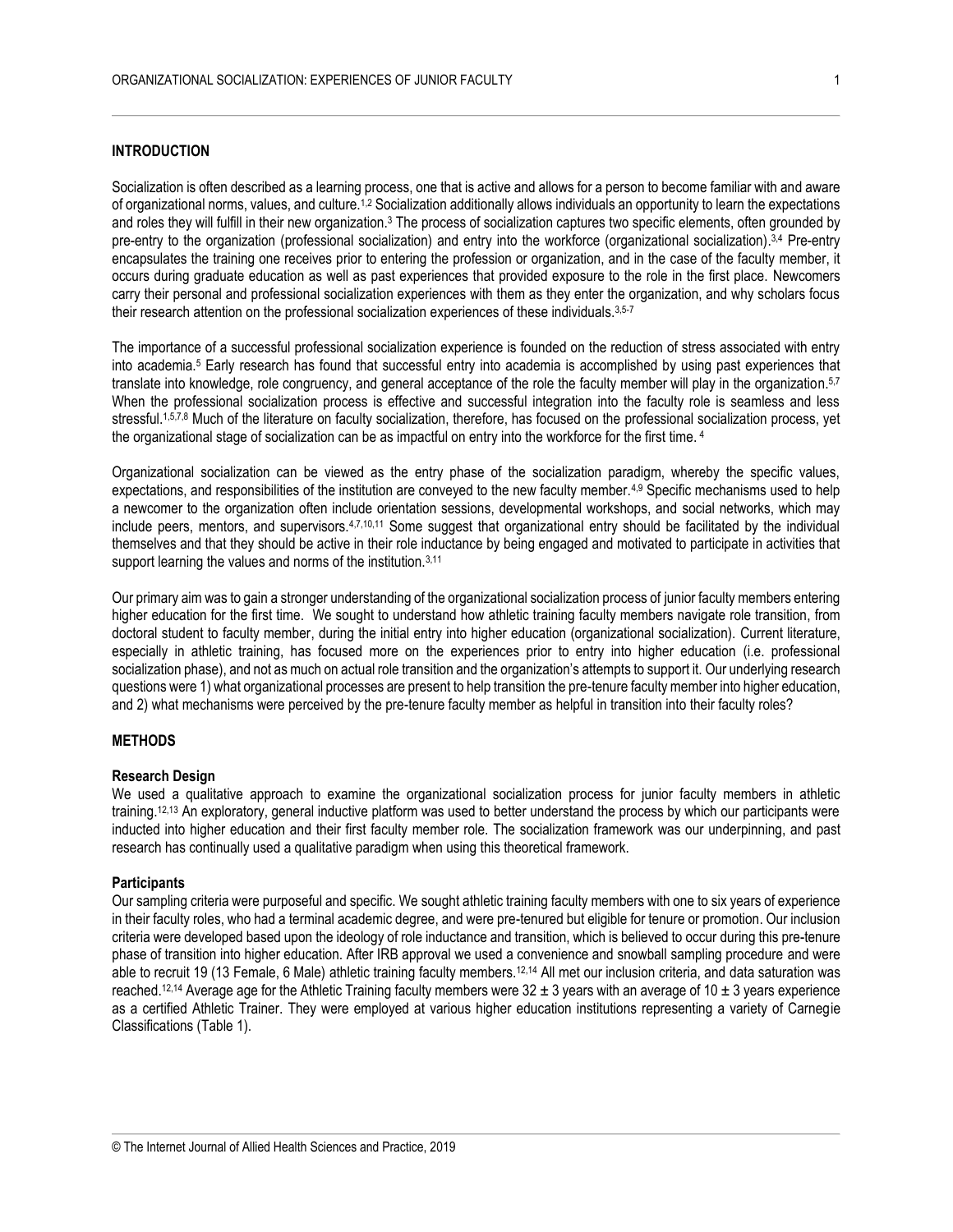| Name      | Age             | Gender | Years          | Years          | <b>Current Title</b>             | Carnegie Classification | <b>NATA</b>    |
|-----------|-----------------|--------|----------------|----------------|----------------------------------|-------------------------|----------------|
|           |                 |        | <b>ATC</b>     | Faculty        |                                  |                         | District       |
| Barbara   | 32              | F      | 10             | 2              | Assistant Professor & CEC        | R <sub>2</sub>          | 4              |
| Susan     | 30              | F      | 8              | $\overline{2}$ | Assistant Professor              | R <sub>2</sub>          | 8              |
| Scott     | 28              | M      | 6              | 1.5            | Assistant Professor & CEC        | M <sub>1</sub>          | 7              |
| Helen     | 36              | F      | 14             | 4              | Assistant Professor & CEC        | R <sub>1</sub>          | 9              |
| Frank     | 32              | M      | 8              | 3              | Assistant Professor & Graduate   | R <sub>1</sub>          | 4              |
|           |                 |        |                |                | Program Director                 |                         |                |
| Betty     | 31              | F      | 8              | 1.5            | <b>Assistant Professor</b>       | R <sub>1</sub>          | 1              |
| Ron       | 32              | M      | 9              |                | Assistant Professor              | R <sub>2</sub>          | 4              |
| Daniel    | 33              | M      | $\overline{7}$ | 1.5            | Assistant Professor              | R <sub>3</sub>          | 10             |
| Laura     | 37              | F      | 15             | 6              | <b>Assistant Professor</b>       | BaccalaureateColleges:  | 3              |
|           |                 |        |                |                |                                  | Arts & Sciences Focus   |                |
| Ruth      | 34              | F      | 12             | $\mathbf{2}$   | Assistant Professor & CEC        | M1                      |                |
| Cindy     | 30              | F      | 8              | $\overline{2}$ | Assistant Professor              | Baccalaureate           | 1              |
|           |                 |        |                |                |                                  | Colleges: Diverse       |                |
|           |                 |        |                |                |                                  | Fields                  |                |
| Michelle  | 32              | F      | 10             | 9              | Assistant Professor, Director AT | M1                      | 3              |
|           |                 |        |                |                | Program                          |                         |                |
| Margaret  | 34              | F      | 12             |                | <b>Assistant Professor</b>       | M <sub>1</sub>          | $\overline{2}$ |
| Joyce     | $\overline{29}$ | F      | 7              |                | <b>Assistant Professor</b>       | M <sub>1</sub>          | 3              |
| Heather   | $\overline{32}$ | F      | 9              | 3              | Assistant Professor & CEC        | M <sub>1</sub>          | $\overline{9}$ |
| Christine | 33              | F      | 11             | 4              | Assistant Professor & CEC        | M <sub>1</sub>          | 3              |
| Gloria    | 40              | F      | 18             | $<$ 1          | Assistant Professor              | M <sub>1</sub>          | 8              |
| Thomas    | 32              | M      | 9              | <1             | <b>Assistant Professor</b>       | R <sub>2</sub>          | 4              |
| Josh      | 27              | M      | $\overline{6}$ | $<$ 1          | Assistant Professor              | R <sub>3</sub>          | 4              |

**Table 1.** Individual Faculty Member Demographic Data

Note: CEC = Clinical Education Coordinator

#### **Data Collection**.

Interviews were conducted with all participants over the phone. The semi-structured nature of the interview protocol (Appendix) was purposeful, as we wanted the chance to dialogue back and forth with the participant as a means to understand their experiences related to their organizational socialization process. Prior to our data collection process, we developed the interview protocol by using the existing literature on organizational socialization, our experiences as faculty members, and the overall purpose of the study. An expert in the field of qualitative research, faculty development, and higher education reviewed the initial protocol.3-5,15,16 The expert confirmed its content and made a few recommendations to improve the flow and clarity of the questions. Then two faculty members in athletic training were interviewed as a pilot study to finalize the interview framework prior to data collection; one met our criteria and the other was knowledgeable in qualitative methods but did not have a tenure-earning position. No edits or changes resulted from this process, and the data collected within the pilot study were included in our analysis of the data. Each interview session lasted approximately 40 minutes. We had an independent transcription company transcribe all interview sessions verbatim.

#### **Data Analysis and Credibility**

Our coding process began with an immersive approach whereby all transcripts were read multiple times allowing the researchers to gain acclimation and understanding. The general inductive approach emphasizes the organic process of allowing the key findings to emerge through the reading of the data.<sup>12,13</sup> From this process, we were able to draw out the dominant findings, which were identified as common and consistent among the participants. Labels were applied to these common findings as a means to capture their overall meaning, and then they were grouped together with a final code to represent the content and overall theme.

We selected 3 primary mechanisms to secure our credibility: 1) peer review, 2) multiple analyst triangulation, and 3) interpretative member checks.<sup>12</sup> The peer review occurred prior to data collection and included the steps described regarding the interview protocol development. We completed the coding process with two researchers independently coding the data following the steps outlined in the previous section. Prior to coding, both researchers discussed the sequential steps to code the data. Each researcher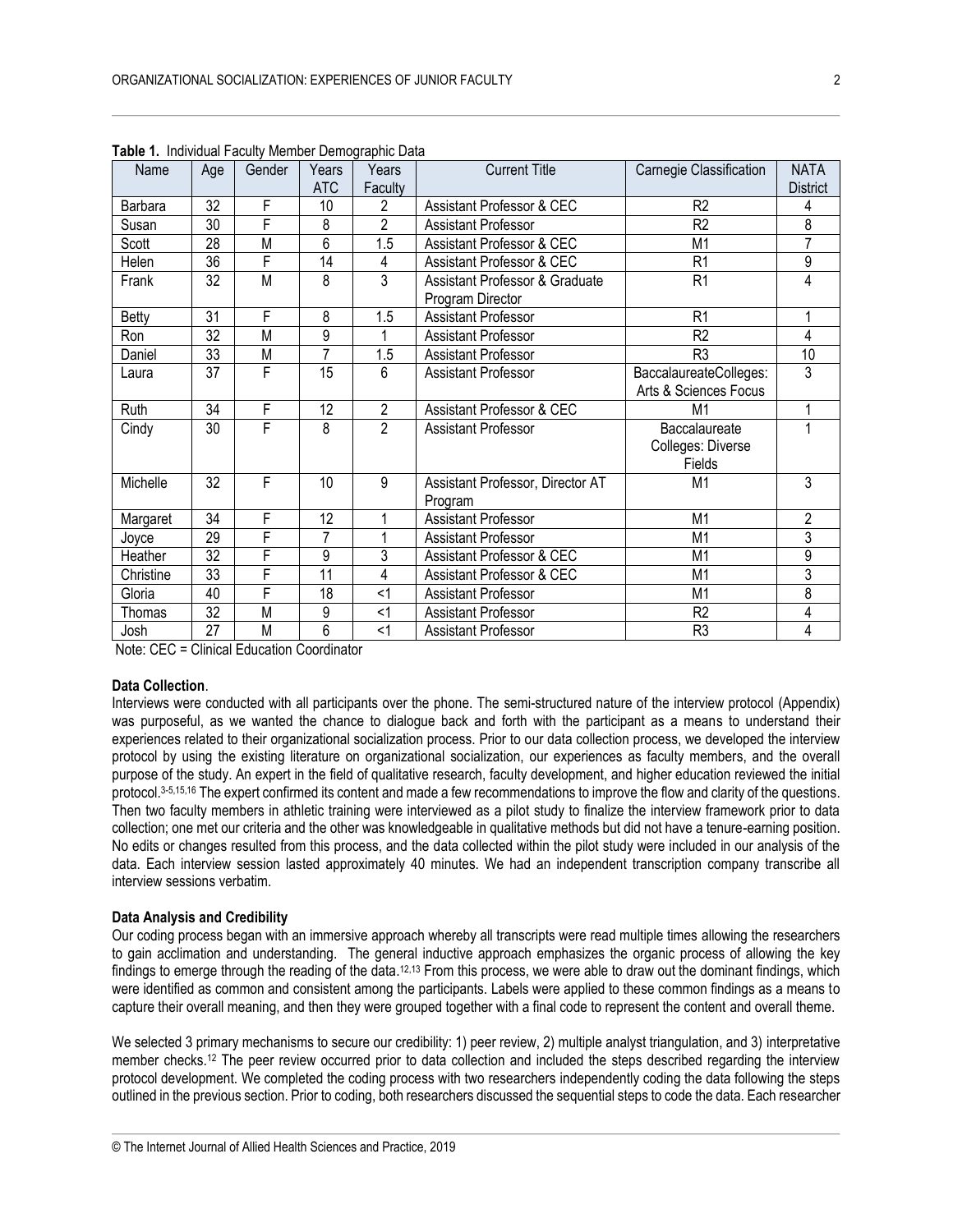has previous training and experience in general inductive analyses. Once coding had been completed, the researchers exchanged a coding schematic, including sample coded data and operational definitions of those codes. The exchange resulted in the presentation of findings below. Finally, as we wanted to ensure that we captured the true organizational socialization process of our participants, we asked two participants to review our results and confirm its accuracy. This form of interpretive member check served as a means to provide rigor and credibility to our findings.

#### **RESULTS**

Two primary mechanisms (figure 1) were identified as socializers for the athletic training faculty member as they transitioned into their faculty roles. From our analyses, we defined organizational mechanisms as those that were institutionally driven and facilitated by the higher education institution itself. Individual mechanisms were those aspects of the transition process, which were facilitated by the individual faculty member. Each primary mechanism was supported by 4 and 2 distinct components, respectively, that we describe in detail with supporting quotes next.



**Figure 1.** Organizational and Individual Mechanisms Supporting Organizational Socialization

#### **Organizational Mechanisms**

Organizational mechanisms speak globally to the formal activities sponsored by the faculty member's university as a means to support role acclimation, role transition, and success as a faculty member. For our athletic training faculty, these organizational mechanisms were described as 1) the job interview, 2) the faculty orientation, 3) professional development opportunities and 4) role consistency. Table 2 provides supporting quotes, in addition to those included in the text that follows.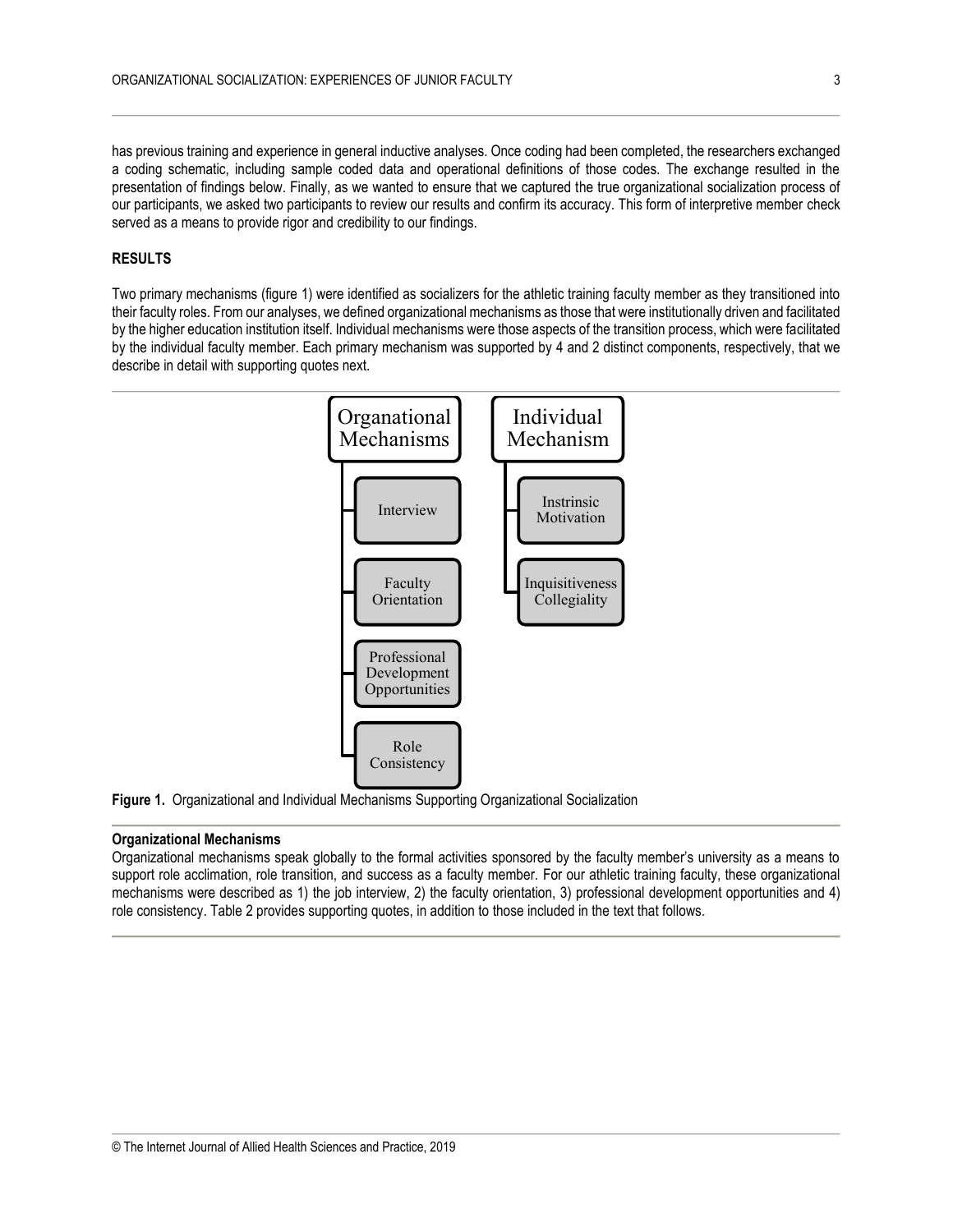#### **Table 2.** Organizational Mechanisms to Role Transition **Organizational Mechanisms**

#### **The Interview**

During my initial conversations with the department chair, I discovered for that first year what my role and responsibilities would be. I had some understanding prior to that through the contract for the actual position [document shared during the interview]. When I accepted the position itself, it was very specific about how many courses I would be teaching, all of the advisees that I would have, what service, and what level of service responsibilities and research I would have. ~Joyce

I asked a lot of question during my interview and a lot of information was given about what the position was looking like which I interviewed. ~Laura

### **Faculty Orientation**

We have a new faculty retreat, which is a three-day thing where faculty members prior to their first year attend. Most of it is going over university policies, Human Resource information, Title 9, kind of all the big concept things, and then as part of that, you break out into your different colleges that you're a part of and you get a little more specific on what those colleges expect. ~Scott

I had to go to a faculty orientation, which was about two and a half days. It was a chance for the distribution of a bunchy of documents and handouts and helpful websites. The orientation sessions, delivered by human resources, included a vast number of people from different avenues who provide lectures and presentations. ~Thomas

There was an orientation. There was a new faculty orientation. That lasted, I believe it was 2 days long. Fairly continuous each day, I'd probably say about 9 to 5 or so for a couple of days before courses, classes started in the fall. And that was on your general policies and procedures regarding the campus and the inter-workings of the campus. ~Cindy

#### **Professional Development**

My university does offer these satellite workshops after the orientation if there are specific areas or topics that you feel like you need to focus specific information on or advice. The have some panel discussions that you can go to and more directly ask questions to both successful junior faculty or senior faculty who are on the university committee for decision-making on reappointment or tenure. I get emails every other week that something is going on that relates to that topic. ~Frank

We have a faculty center for teaching excellence, and they put on workshops at least once a week, and they have newsletters that go out. So, I spend a lot of time there. ~Josh

I attend as many faculty development workshops a semester as I can, to help me get it. Things like just reviewing, getting feedback on CVs, to presentation style workshops, to teaching workshops. Talked about learning styles, personality styles, I guess, and conflict resolution. ~Susan

The Office of Sponsored Programs does put on seminars on grant writing. I've gone to those and … had a few people come in who have received a new investigator or a young investigator grants through NIH and NSF and I went to those. So there is a pretty good support system. ~Helen

#### **Role Consistency**

My expectations are about the same [as they were] last year. It might change slightly next year because the university does give new faculty release time within the first two [years]. In my contract, there was release time in the first two years when we're establishing a research line. So next year that might be up for debate, but I've heard confirmation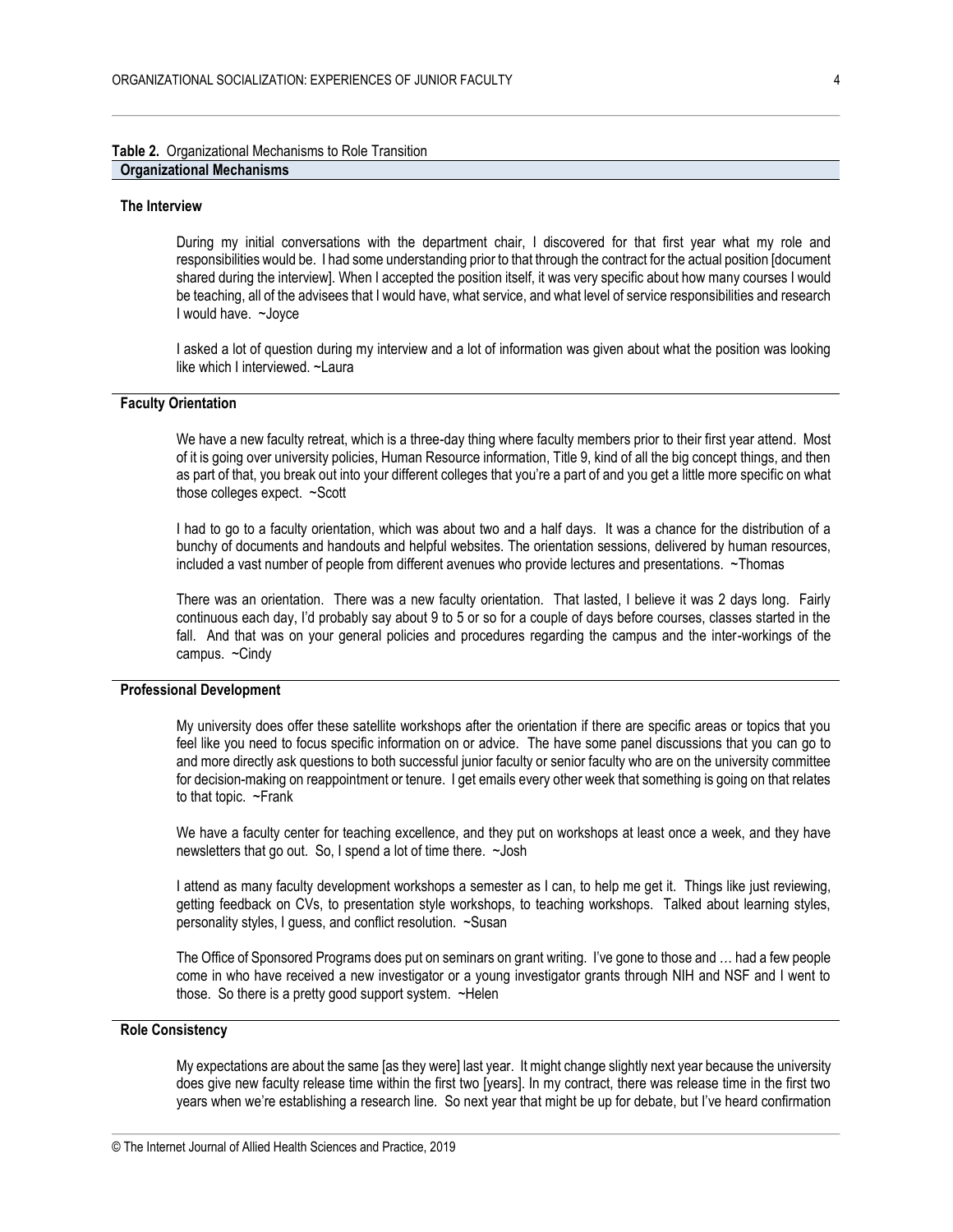verbally from the department chair and dean that if I'm being productive with research, I'm going to stay at my current teaching load but there's nothing confirmed so that might change. ~Helen

I am teaching the same courses as last year, so nothing will be from scratch, which is really nice. ~Gloria

#### **The Interview**

Some of the participants discussed the importance of the job interview as their first method of becoming acquainted with the roles and responsibilities of their faculty positions. Barbara shared that she was poised to "ask a lot of questions during the interview process." She shared asking to see "the job description" as her first attempts to become aware of the expectations. Cindy also felt as though "my interview for the faculty position," was her first step in her on-boarding process. Others like Barbara and Cindy felt as though they were able to get first-hand information during the interview, which was helpful in becoming familiar with the institution and the associated faculty roles they would assume. For some, the on-boarding process began prior to the first day on the job but was very specific to the job descriptions that accompanied their faculty position. The interview served as a formal mechanism for the institution to describe and convey the expectations specific to the position for which they were interviewing.

#### **Faculty Orientation**

All 19 of our participants recognized faculty orientation as organizational socialization tactic used to help transition them into their positions as a faculty member. The common response, when asked about how they were made aware of their expectations, was "new faculty orientation" or "orientation." Many of our participants described the new faculty orientation as a "focused, single event" that was often hosted by human resources to cover "a broad spectrum of topics, including benefits, expectations, and other important things related to the university system. (Margret)"

Although most faculty orientations were described as one-day events, several did describe longer events, usually 2-3 days in length, that were comprehensive sessions. As stated by Frank, who described a process that persisted over 2 days "the general orientation for the department, and then another one for the college helps you to understand teaching expectations and what's required, the baseline, what's expected of you as an instructor of a course, and then from a research perspective." The faculty orientation sessions were reflective of a one-time informative mechanism to share important university and human resource policies to the faculty.

#### **Professional Development**

Faculty development opportunities were also shared by our participants as formal avenues for learning more about their roles as faculty, specifically related to the teaching and research aspects of their roles. Unlike the faculty orientation sessions, these offerings were often voluntary and communicated to the general faculty via list serves or emails. Although our pre-tenured faculty discussed capitalizing on them, they appeared to be offered to the general faculty, not just new faculty. Cindy discussed learning more about what was expected of her as a faculty member by saying, "They [the university] hold faculty development seminars; I think there's probably about between 6 and 10 each semester." When asked about how she was made aware of them she said, "emails, list serves, and word of mouth."

Professional development opportunities were described as formal activities, often in the format of workshops or seminars, which could facilitate skill or knowledge development in specific pillars related to teaching, research, and navigating promotion and tenure. Susan discussed a faculty writing group that was offered as a professional development opportunity. She shared, "the Provost supports young faculty, you meet once a week, and you set the time." When asked to discuss the writing group Susan offered, "it was driven by the group, we set the pace. It was not a peer edit, but rather accountability for consistency."

The faculty development opportunities were formal but included voluntary activities designed to support the faculty members' transition as well as the development of skills necessary to navigate their jobs. Unlike the orientation sessions, these were directed experiences that occurred over time, were focused on certain topics, and communicated to the university-wide community and was independent of the first few weeks of employment.

#### **Role Consistency**.

Our participants described that during their first few years in their current faculty role, it remained steadfast, and that many of their responsibilities were consistent from year to year. The consistency afforded to them by their supervisors regarding teaching, advising, research, and service supported their transition and socialization into higher education. When asking our participants to discuss their transition, we heard them detail uniformity in their expectations during the first few years as offered by Frank who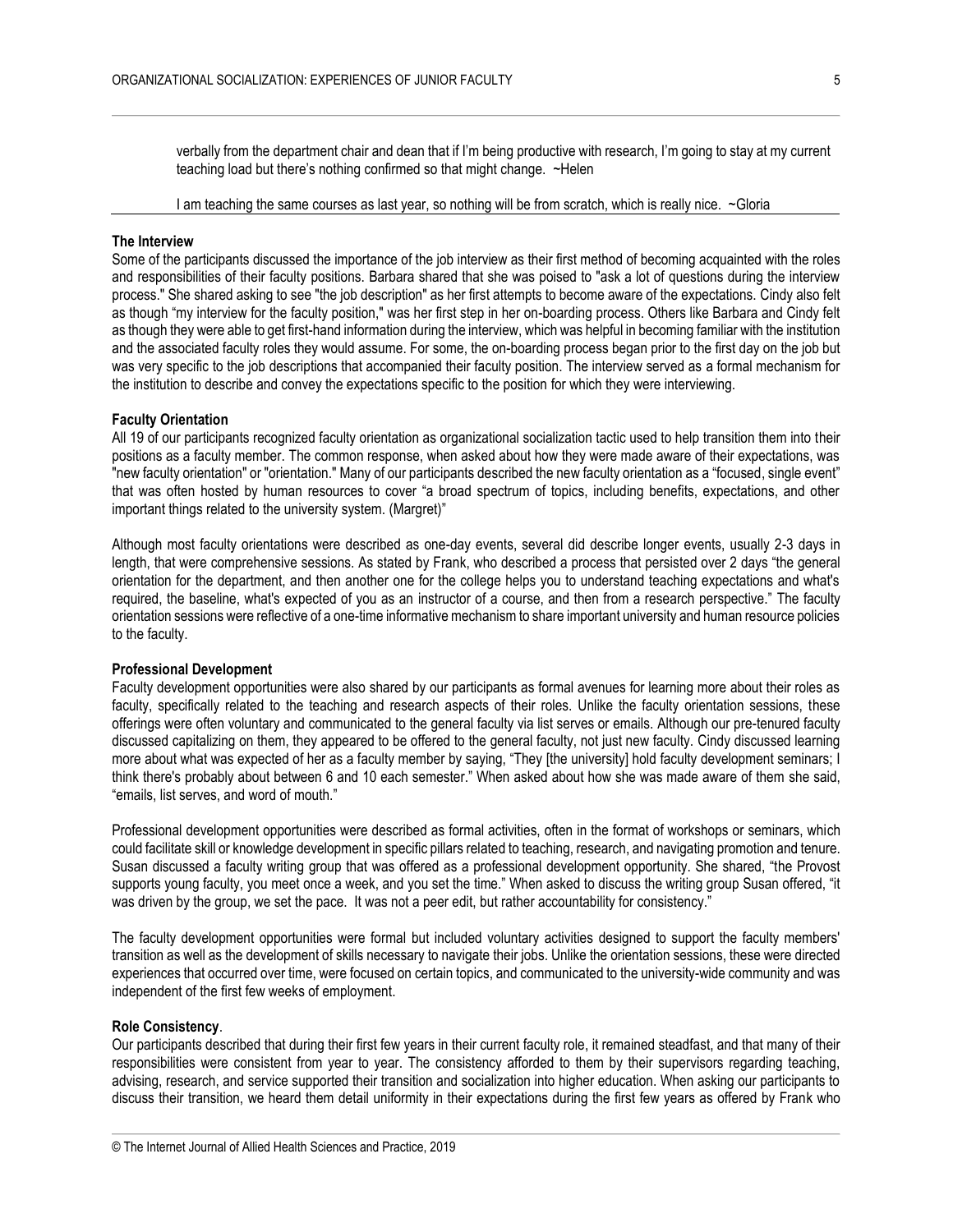said, "my current position hasn't changed much. I am actually teaching the same and have some research release too." A few participants described the idea of "being protected during the first few years" as a tactic to allow for the faculty member to "get settled in" without too much change during the first few years as they transitioned. Several of our participant's experiences reflect the ideology of consistency to allow for the junior faculty member to succeed as they navigate their new role.

#### **Individual Mechanisms**

Individual mechanisms speak to the attributes of our participants, whereby they displayed inherent motivation to learn about the expectations of their new roles as well as solicited guidance that mimicked informal mentoring. Table 3 provides supplemental quotes to support our findings.

**Table 3.** Individual Mechanisms Assisting Role Inductance **Individual Mechanisms**

#### **Intrinsic Motivation**

When I see something that I think is going to be worthwhile or interesting, I definitely go and seek that out. There are no specific expectations other than tenure and professional review to really say we have to attend this certain number of those classes and most of our faculty went. So, there's definitely that aspect, but also, I mean, I kind of want to be a better professor, better teacher, better mentor so, professionally. Personally, it was of interest. ~Scott

I wanted to learn more, so I can succeed. I listen to podcasts a lot like different teaching and higher-education podcasts and research podcasts. It's not formal, but that would be the only source. And it's been a good source of information and support outside of my university. I want to. It was my motivation to participate. ~Susan

I have taken workshops on blackboard, student writing, and other aspects to faculty roles. I actually applied to be in a new PT academy, a formal mentor program. I thought it would be a good idea to see different things, get an outside perspective from a mentor program. Someone who could help me focus, get over some hurdles – it assists with grand writing, IRB, funding, etc…. I thought it was a good idea. I wanted to be better at all things faculty. ~Barbara

#### **Inquisitiveness and Collegiality**

My two co-workers that I work with primarily in my [AT] program. Just asking them questions, constantly asking them what the requirements were, what I should be doing, how much research do I need. ~Josh

Asking a lot of question. Yeah, I mean, really I didn't know a lot when I came in and I felt a little blind, but asking a lot of question I luckily had my program director is younger as well and is on a tenure-track position as well, so I felt like I asked her a lot of questions and she was really helpful with things. ~Heather

You know, what I have found to be most helpful is just being able to talk to other professionals who are in the same place in their careers. So, even if it was, you know, whether it's in person, or online, just being able to have another ear to bounce ideas off or get suggestions. I think that has been helpful. ~Daniel

#### **Intrinsic Motivation to Learn and Succeed**

During the interview sessions, our participants shared wanting to "engage in" activities that would assist them in transitioning and allowing them to better understand the culture regarding the faculty role. The discussions were focused on participating as Helen described, "in as many professional development things I can. As it can only help me." Helen continued to share "I want to do better (as a faculty member). I want to be better at everything. I want to learn. I want to meet more researchers within the community. I want to expand my teaching skill sets. Everything that I've participated in is supposed to be somehow just selfimprovement really." Helen's declaration epitomized that idea of intrinsic motivation and a commitment to learning. Self-reflections of our participants included descriptors such as "self-motivated." The desire to be a better faculty member was the motivation to seek learning opportunities that would support this initiative. The professional activities were often voluntary, and thus required a degree of commitment and motivation.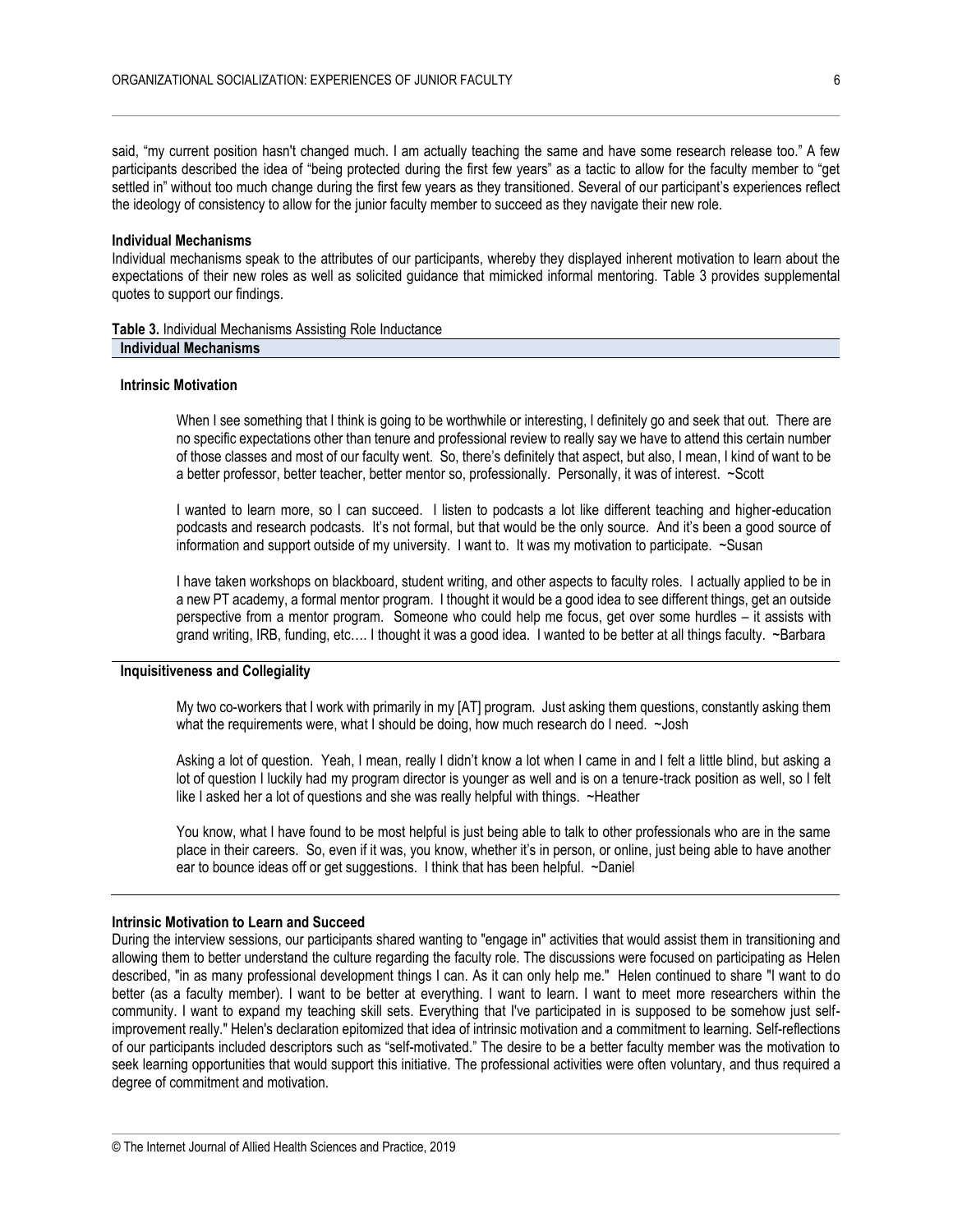#### **Role Learning Through Individual Inquisitiveness and Collegiality**

Professional discourse emerged as a mechanism to become acclimated to faculty life, and how our participants learned more about the expectations related to their faculty positions. The discourse was founded on the participant's inquisitiveness and desire to learn more. Cindy's strategy to become more familiar with her role was to "get to know the other faculty members here." She continued that her "current colleagues were very informative and they were very honest and very thorough about what exactly they would want me to do." Their conversations, in Cindy's opinion, were very helpful in her transition. Dialogue with colleagues repeatedly surfaced from the interview sessions as a means to gain clarity on their role and the expectations that can be associated with faculty status. Soliciting advice and guidance from other faculty was deemed as an important organizational socialization tactic.

#### **DISCUSSION**

Organizational socialization is an important part of a new faculty member's acclimation into higher education, as it helps provide a clear understanding for success. The transition into higher education has been described as stressful, and at times overwhelming, because the new faculty member must navigate institutional expectations as well as establish their own professional identity.<sup>17</sup> Our findings illustrate the role the organization plays in socializing the new faculty member, but also the responsibility the individual faculty member has in transitioning.

#### **Organizational Mechanisms**

New faculty orientation seminars, professional development workshops, and mentor programs provide the platform for organizational tactics to assimilate new faculty into their roles in higher education.16,18,19-21 So, finding that our participants reported these same avenues is not surprising. These formalized institutional mechanisms are designed to convey information on departmental and university policies and procedures, which is believed to help support role inductance into the new work environment.22,23

In alignment with the recent work of Mazerolle and peers, we found that institutional mechanisms were available to the transitioning faculty member.<sup>18</sup> Our participants described structured experiences that were designed to communicate specific information regarding university policies and benefits, expectations related to tenure and promotion, and the overall responsibilities of the faculty member. Although the job interview is often viewed as an independent experience from the organizational socialization process, our participants felt as though it was the first step towards role inductance and acculturation, as it outlined their roles and responsibilities. In principle, the job interview is comparable to a faculty orientation, as it is founded on disseminating key information to allow the new employee to be successful. We encourage faculty members to use the interview process effectively to gain an understanding of organizational expectations before accepting a position.

Role inductance encompasses the new faculty member developing their identity as they accumulate experiences that allow them to appreciate the values, norms, and culture of the institution, itself.<sup>4</sup> The concept of role consistency emerged as a new finding that offered our faculty a chance to remain steadfast in their roles. The consistency within their position meant that they were able to gain their footing and feel as though they were being successful in the role, as nothing was changing. Therefore, we suggest that as part of the inductance process, the use of consistency with job expectations may assist the faculty member in being successful in assimilating into the role, as it can reduce stress and increase understanding.

#### **Individual Mechanisms**

Institutions must facilitate and support organizational socialization. However, some researchers contend that the first socializing agent is the person themselves, as they must take an active role in learning what is expected of them and how they will function within the organization.<sup>3,10,24</sup> We found that our participants were active in their role transition and that they solicited information from colleagues as a means to successfully support their transition. Mentorship is commonplace in higher education and is often described as an organizational socializer as the mentor shares their knowledge or culture, politics, and the philosophy of the organization. <sup>25</sup> Our participants described gaining their foothold on the expectations and the subtle culture regarding their expectations for success, and having someone who could guide them was viewed as beneficial -- a finding that has been reported previously as part of the socialization process.18,26 Moreover, the socialization process is founded by the social interactions among the stakeholders in the organization, thus it is not surprising that our participants linked this to their role inductance process.<sup>4</sup> There is value in learning by observing, and this can offer the new faculty member the chance to gain role understanding organically, and without much effort.<sup>18, 27</sup> Faculty members should take initiative to seek mentors and participate in organizational resources that help them understand their roles and responsibilities and institutional expectations.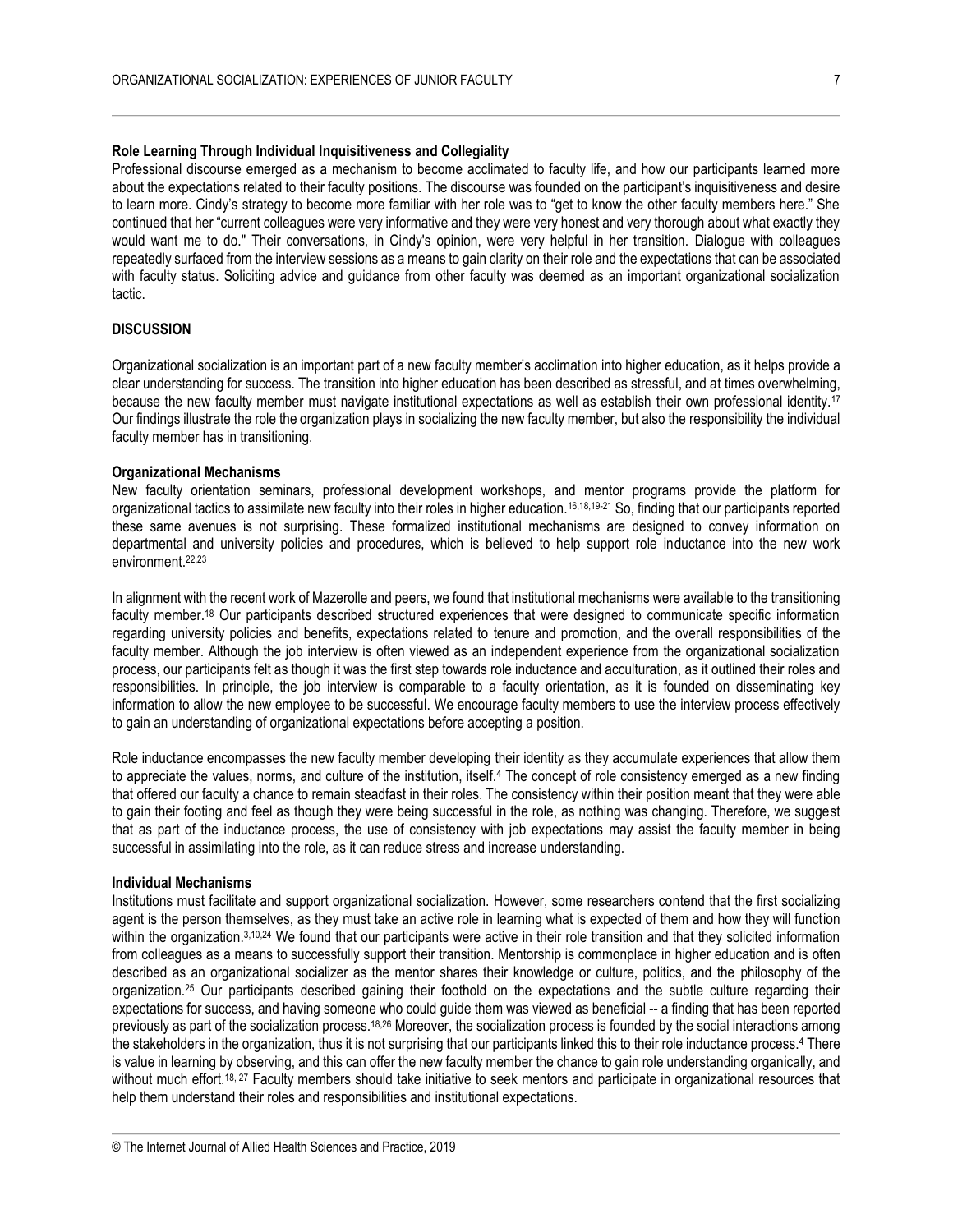Our participants also displayed intrinsic motivation and eagerness to better understand how to succeed in their new role. This is not surprising, as often, athletic trainers are described as self-motivated.<sup>28</sup> Recently it was found that new faculty in athletic training actively seek professional development opportunities as a means to gain competence in their new faculty roles. <sup>29</sup> From a developmental standpoint, our participants' self-reported motivation indicates the recognition for the development of competence, which may be socially driven by actively engaging with work communities.<sup>30</sup> Acclimating into higher education, as shared by our participants, is partially supported by a process of interacting and seeking answers from co-workers as well as taking advantage of professional development activities that directly relate to faculty roles.

#### **Limitations and Future Directions**

We provide our findings from the perspective of the pre-tenure faculty member in a specific health care discipline. We believe that our data speaks to a more global perspective but are cognizant that our findings may not fully capture others' experiences. Athletic training is a discipline that is comparable to programs such as physical therapy, allied health, and nursing, yet the experiences of the faculty member may be different as each may have unique requirements. We did not make any comparisons in terms of the Carnegie classification of the participant. That is, we did not try to understand whether organizational socialization mechanisms may differ based upon the categorization, or how past educational experiences influenced the organizational socialization process.

We used a qualitative platform to explore organizational socialization and assimilation for the faculty member. Our findings provide some basic understanding of the process, but future research may broaden the scope of study by including a larger sample, comparisons among other medical and healthcare disciplines, and a metric of organizational assimilation and socialization.

#### **CONCLUSIONS**

Athletic training faculty new to their role identify several organizational mechanisms in which they were acclimated to their role. The finding that professional development workshops and faculty orientation sessions were used as formal means to initiate the inductance process was not unexpected but does validate their importance in the process. Many of these activities are voluntary but can be highly important in the beginning stages of the new faculty's acculturation process. Having consistency in one's role, during the early stages of the job can support early success of the inductance process. Supervisors and administrators should recognize the need for consistency, or in some cases, provide progressive increases in expectations of the junior faculty member. For example, institutions may offer reduced workloads or try to shield the new faculty member in regard to early service requirements; these statics can reduce the stress and allow for the faculty member to fully appreciate the effort and time needed for the main aspects of the faculty role. The new faculty member should take advantage of the formal mechanisms offered by their institutions, but must also be proactive, have self-motivation, and be an observer of their surroundings.

**Note:** This study was funded by the National Athletic Trainers' Association Research and Education Foundation research grant #1516EGP003.

#### **References**

- 1. Van Maanen J, Schein IH. Toward a theory of organizational socialization. *Res Organ Behav.* 1979;1:209-264.
- 2. Feldman DC. A contingency theory of socialization. *Adm Sci Q.* 1976;21:433-452.
- 3. Tierney WG, Rhoads RA, eds. Faculty socialization as a cultural process. 6th ed. Washington, DC: ASHE-ERIC Higher Education Report; 1994 *Enhancing Promotion, Tenure and Beyond*; No. 93.
- 4. Tierney WG. Organizational socialization in higher education. *J Higher Educ*. 1997;68(1):1-16
- 5. Austin AE. Preparing the next generation of faculty: Graduate school as socialization to the academic career. *J Higher Educ.* 2002;73(1):94-122.
- 6. Austin A , McDaniels M. Using doctoral education to prepare faculty to work within Boyer's four domains of scholarship. In: *Braxton J, ed. Delving further into Boyers's perspective on scholarship.* Vol 129. San Francisco, CA: New Directions for Institutional Research; 2007:51-65.
- 7. Bowman TG, Klossner JC, Mazerolle SM. The Doctor of Philosophy Experience of Athletic Trainers: Facilitators and Barriers to Anticipatory Faculty Socialization. J Athl Train. 2017;52(10):925–936. doi:10.4085/1062-6050-52.7.01
- 8. Sorcinelli MD, Austin A , Eddy PL, Beach AL. *Creating the future of faculty development: Learning from the past, understanding the present.* San Francisco, CA: Jossey-Bass; 2006.
- 9. Bergquist WH, Pawlak K. *Engaging the six cultures of the academy*: Revised and expanded edition of the four cultures of the academy. San Francisco, CA: Jossey-Bass; 2007.

<sup>©</sup> The Internet Journal of Allied Health Sciences and Practice, 2019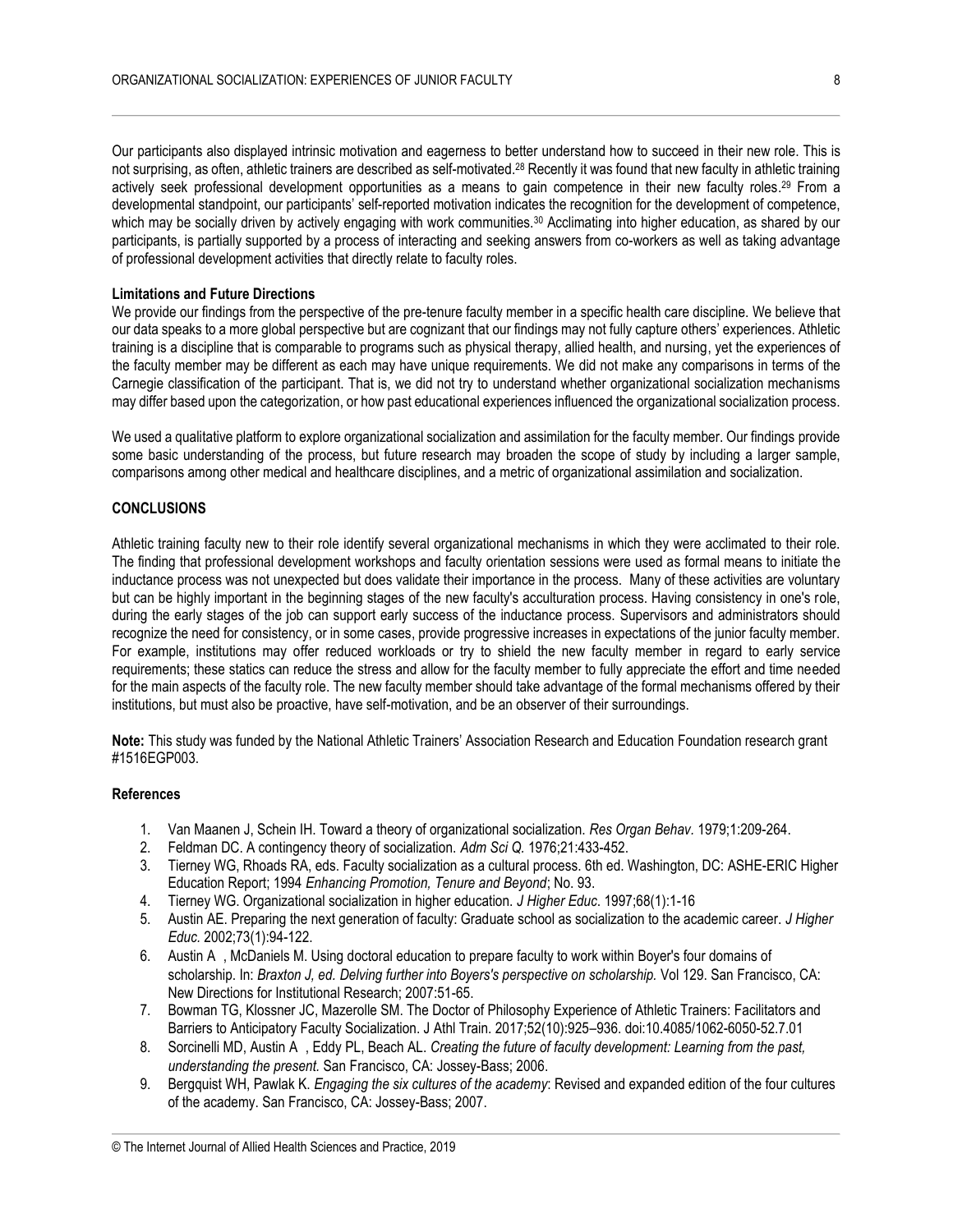- 10. Fisher CD. Organizational socialization: An integrative review. *Res Person Hum Resour Manag*. 1986;4:101-145.
- 11. Turner CSV, Thompson JR. Socializing women doctoral students: Minority and majority experiences. *Rev High Ed.* 1993;16(3):355-370.
- 12. Creswell JW. *Qualitative inquiry & research design*. 3rd ed. Thousand Oaks, CA: SAGE; 2013.
- 13. Thomas D. A general inductive approach for qualitative data analysis. *American Journal of Evaluation*. 2006;27:237- 246.
- 14. Merriam SB*. Qualitative research: A guide to design and implementation*. San Francisco: Jossey Bass; 2009.
- 15. Nottingham SL, Mazerolle SM, Barrett JL. Promising and Established Investigators' Experiences Participating in the National Athletic Trainers' Association Foundation Research Mentor Program. J Athl Train. 2017;52(4):368–376. doi:10.4085/1062-6050-52.2.11
- 16. Mullen CA, Forbes SA. Untenured faculty: Issues of transition, adjustment and mentorship. Mentoring & Tutoring: Partnership in Learning. 2000;8(1):31-46.
- 17. Lichty M. *The socialization process of new college faculty in family and consumer science teacher education*. [Ph.D.]. Virginia Tech; 1999.
- 18. Mazerolle SM, Barrett JL, Nottingham SL. Examining the factors that facilitate athletic training faculty socialization into higher education. *Athl Train Educ J*. 2016;11(4):208-218.
- 19. Cawyer CS, Simonds C, Davis S. Mentoring to facilitate socialization: The case of the new faculty member. *Int J Qual Stud Educ.* 2002;15(2):225-242.
- 20. Stupnisky RH, Weaver-Hightower MB, Kartoshkina Y. Exploring and testing the predictors of new faculty success: A mixed methods study. *Studies in Higher Education*. 2015;40(2):368-390.
- 21. Morin KH, Ashton KC. Research on faculty orientation programs: Guidelines and directions for nurse educators. *Journal of Professional Nursing*. 2004;20(4):239-250.
- 22. Cawyer CS, Friedrich GW. Organizational socialization: Processes for new communication faculty. *Comm Educ*. 1998;47(3):234-245.
- 23. Kramer MW, Miller VD. A response to criticisms of organizational socialization research: In support of contemporary conceptualizations of organizational assimilation. Communication Monographs. 1999;66(4):358-367.
- 24. Tierney WG. Organizational culture in higher education: Defining the essentials. *J Higher Educ*. 1988;59(1):2-21.
- 25. Rawlings M. What is mentoring?<http://www.edu.salford.ac.uk/scd/> documents/docs/Mentoringonlinepaper.rtf. Accessed July 21, 2017.
- 26. Dubetz N, Turley S. Mentoring in higher education: A self-study of faculty socialization. *Networks*. 2001;204(1):1-7.
- 27. Golde CM. Applying lessons from professional education to the preparation of the professoriate. *New Directions for Teaching and Learning*. 2008;113:17-25.
- 28. Pitney WA. A qualitative examination of professional roll commitment among athletic trainers working in the secondary school setting. *J Athl Train*. 2010;45(2):198-204.
- 29. Kilbourne BF, Bowman TG, Mazerolle SM. A developmental perspective on behaviors of new faculty transition into higher education. *J Athl Train*. 2018;13(4):348-358.
- 30. Paloniemi S. Experience, competence and workplace learning. *Journal of Workplace Learning*. 2006;18(7/8):439-450.